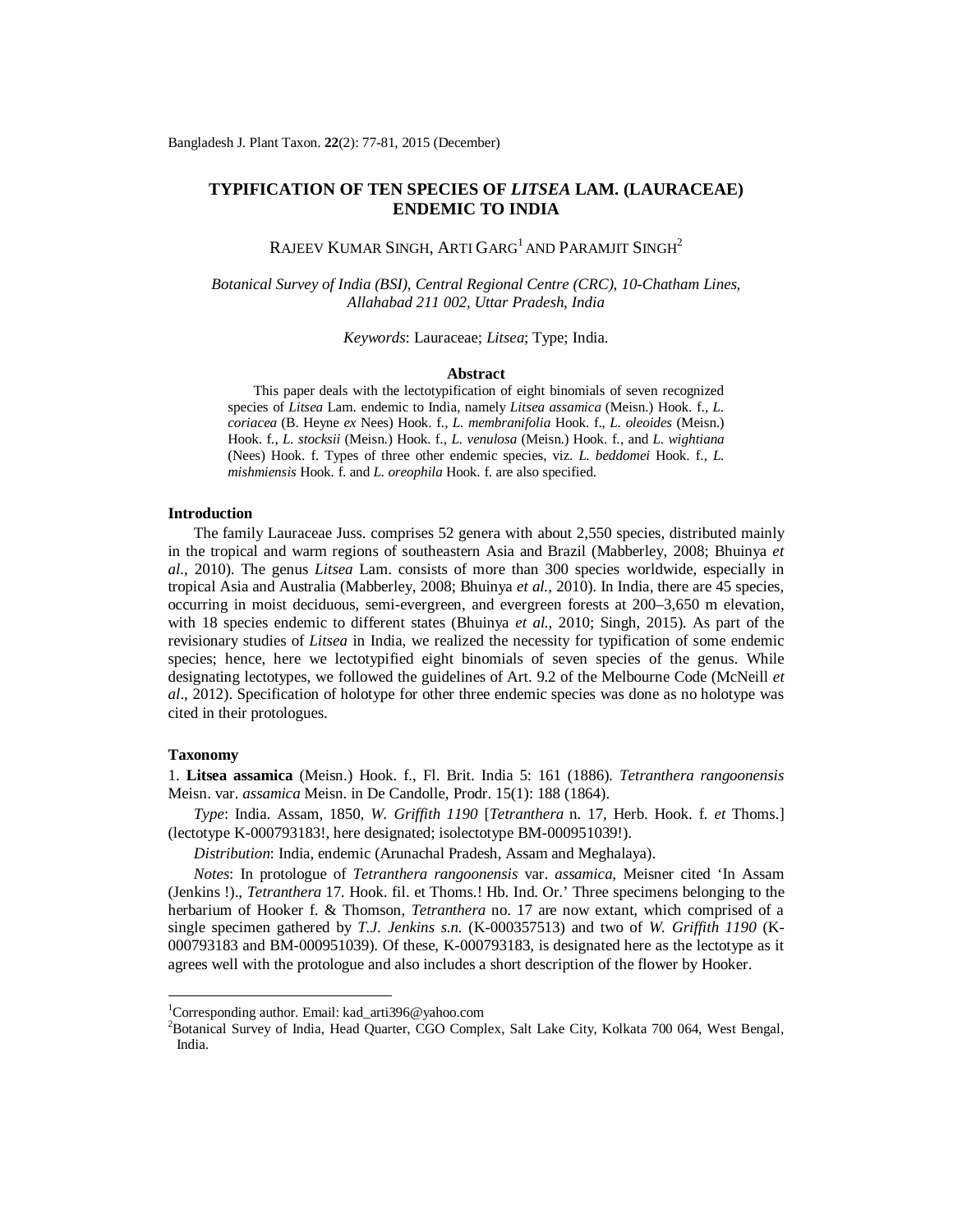From the protologue, it seems that "Jenkins" and "*Tetranthera* 17. Hook. fil. et Thoms" are different collections and two of *W. Griffith 1190* (K-000793183 and BM-000951039) likely belong to "*Tetranthera* 17. Hook. fil. et Thoms".

2. **Litsea coriacea** (B. Heyne *ex* Nees) Hook. f., Fl. Brit. India 5: 166 (1886). *Tetranthera coriacea* B. Heyne *ex* Nees in Wall., Pl. Asiat. Rar. 2: 66 (1831).

*Type*: India. Deccan Peninsula, *s.d.*, *B. Heyne s.n.* [in *Wallich* Number. List no. 2556] (lectotype GZU-000254469!, here designated; isolectotype BM-000793685!).

*Distribution*: India, endemic (Goa, Karnataka, Kerala and Tamil Nadu).

*Notes*: Three specimens are extant, two at GZU (GZU-000254468 and GZU-000254469) and one at BM (BM-000793685). The GZU-000254469 specimen is designated here as the lectotype as it agrees well with the protologue.

### 3. **Litsea membranifolia** Hook. f., Fl. Brit. India 5: 159 (1886).

*Type*: India. Arunachal Pradesh, Dibang Valley, Mishmi Hills, *s.d.*, *W. Griffith s.n.* [*Kew Distrb. 4310*] (lectotype K-000357530!, here designated; isolectotypes K-000793176!, GH-00415039!).

*Distribution*: India, endemic (Arunachal Pradesh and Nagaland).

*Notes*: Hooker described *Litsea membranifolia* on the basis of specimens from 'Upper Assam; Mishmi Hills, and woods at Yen, *Griffith* (*Kew Distrib*. 4310)', but no specific specimen was indicated as the holotype. Furthermore, for this species, three specimens of Griffith's collections are extant, two at K (K-000357530 and K-000793176) and one at GH (GH-00415039). The K-000357530 specimen is designated here as the lectotype as it agrees well with the protologue.

Ngernsaengsaruay *et al.* (2011: 72) cited the following: "Type: India, East Bengal, *Griffith 4310* (holotype K!)". Although they cited K as housing the "holotype," their citation of "holotype" is not corrected to lectotype. Because, from 2001, an act of lecto-, neo-, and epitypification needs the citation of the phrase, "here designated" or its equivalent. The critical scrutiny of description provided in Ngernsaengsaruay *et al.* (*l.c.*) shows that it is best matches with *L. glutinosa* (Lour.) C.B. Rob., and thus the occurrence of this species in Thailand is uncertain and needs further confirmation based on fresh collections.

4. **Litsea oleoides** (Meisn.) Hook. f., Fl. Brit. India 5: 175 (1886). *Tetranthera oleoides* Meisn. in DC., Prodr. 15(1): 195 (1864).

*Type*: India. Kerala, Sispauray (Sispara), April 1846, *R. Wight 2530* (lectotype K-000357533!, here designated).

*Syntype*: India. Kerala, *s.d.*, *R. Wight 54* (NY-00355989!).

*Distribution*: India, endemic (Kerala and Tamil Nadu).

*Notes*: Meisner described *Tetranthera oleoides* on the basis of specimen(s) from 'In Penins. Indiae Or.? (Wight!)'. The type data lack Wight's collection number and date, and information on the number of specimens used by Meisner to describe this species. Currently, Meisner's main herbarium is at New York (NY), which has one fragmentary specimen of this species (NY-00355989); the specimen shows "*Tetranthera oleoides* Meisn. In Hb. Hook., "Wight. Hb. N. 54!" and an illegible writing of what seems to be the locality. In contrast, the K specimen (K-000357533) is complete and fits well with the protologue. Therefore, the K-000357533 specimen is designated here as the lectotype as it agrees well with the protologue.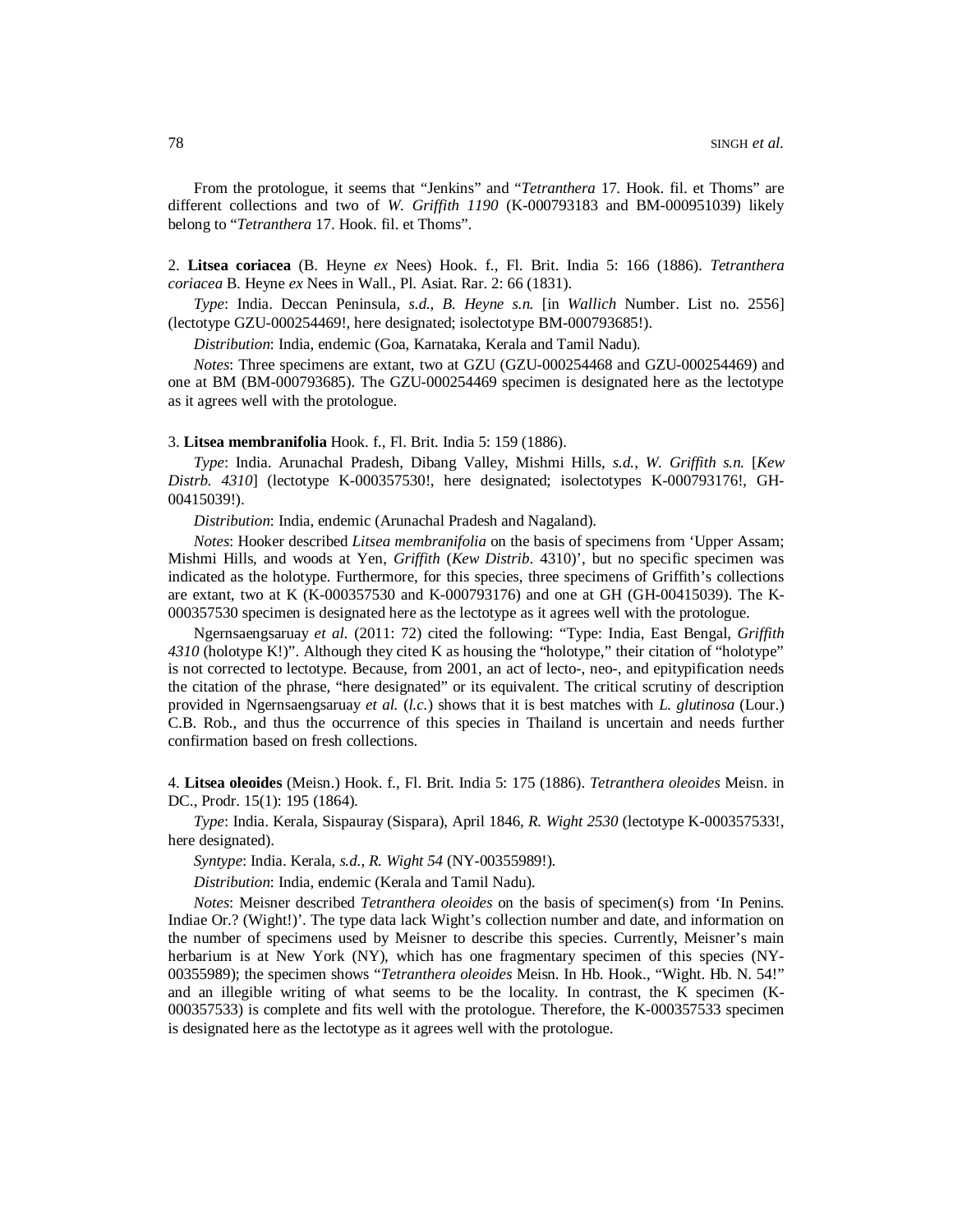5. **Litsea stocksii** (Meisn.) Hook. f., Fl. Brit. India 5: 176 (1886). *Cylicodaphne oblonga* Nees var. *stocksii* Meisn. in DC., Prodr. 15(1): 205 (1864).

*Type*: India. Canara (Karnataka), *s.d.*, *J.E. Stocks s.n.* (lectotype K-000357539!, here designated; isolectotype K-000793237!).

*Litsea stocksii* (Meisn.) Hook. f. var. *glabrescens* (Meisn.) Hook. f., Fl. Brit. India 5: 176 (1886). *Cylicodaphne wightiana* Meisn. var. *glabrescens* Meisn. in DC., Prodr. 15(1): 201 (1864).

*Type*: India. Canara (Karnataka), *s.d.*, *J.E. Stocks s.n.* (lectotype K-000793240!, here designated; isolectotype K-000357538!).

*Litsea josephii* S. M. Almeida, Fl. Savantwadi 1: 364 (1990), nom. illeg. *et* superfl. for *L. stocksii*

*Litsea vartakii* M. R. Almeida, J. Bombay Nat. Hist. Soc. 86(2): 180 (1989), nom. illeg. *et* superfl. for *L. stocksii*

*Distribution*: India, endemic (Goa, Karnataka, Kerala, Maharashtra and Tamil Nadu).

*Notes*: Hooker (*l.c.*) based his *Litsea stocksii* on *Cylicodaphne oblonga* var. *stocksii* Meisn.; at the same time, he also included "*Tetranthera lancaefolia* (sensu) Graham (Cat. Pl. Bombay. 174. 1839, non Roxb. 1832)" with a query sign. Because of the doubtful inclusion, the citation does not cause superfluity to the name *L. stocksii*.

Meisner described *Cylicodaphne oblonga* var. *stocksii* on the basis of specimens from 'In Canara (Stocks!).' Two specimens collected by *Stocks* from Canara are now extant at K (K-000357539 and K-000793237). The K-000357539 specimen is designated here as the lectotype as it agrees well with the protologue.

Meisner described *Cylicodaphne wightiana* var. *glabrescens* Meisner on the basis of specimens from 'Wight!, Perrott. n. 451!, 452!, 1843!, Hohenack. n. 1335! Stocks! Gardn.! Law!', but no specific herbarium sheet was designated as the holotype. Pertaining to this specification, only two specimens collected by *Stocks* from Canara are now extant at K (K-000793240 and K-000357538). The best one, K-000793240, is designated here as the lectotype as it agrees well with the protologue.

6. **Litsea venulosa** (Meisn.) Hook. f., Fl. Brit. India 5: 161 (1886). *Tetranthera venulosa* Meisn. in DC., Prodr. 15(1): 187 (1864).

*Type*: India. Peninsula Indiae Orientalis*, s.d.*, *R. Wight s.n.* (lectotype K-000793184!, here designated).

*Syntypes*: India. Peninsula Indiae Orientalis, *s.d.*, *R. Wight 2532a* (L-0037108!); Tamil Nadu, Courtallam, Sep 1835, *R. Wight 710b* (L-0037109!); Penins. Ind. Or. (Peninsula Indiae Orientalis), *s.d.*, *R. Wight 30* (NY-00356000!).

*Distribution*: India, endemic (Kerala and Tamil Nadu).

*Notes*: Meisner described *Tetranthera venulosa* on the basis of specimens from 'In Penins.? Indiae (Wight!).' Four specimens belonging to Peninsula Indiae Orientalis of the Wight Herbarium are extant (K-000793184, L-0037108, L-0037109, and NY-00356000). The K-000793184 specimen is designated here as the lectotype as it agrees well with the protologue.

7. **Litsea wightiana** (Nees) Hook. f., Fl. Brit. India 5: 177 (1886). *Cylicodaphne wightiana* Nees in Wall., Pl. Asiat. Rar. 2: 68 (1831).

*Type*: India. Peninsula Indiae Orientalis, *s.d.*, *R. Wight 2232* [= Wall. Cat. n. 2557 A] (lectotype P-02003106!, here designated; isolectotypes, BR-0000013053000!, K-000357542!).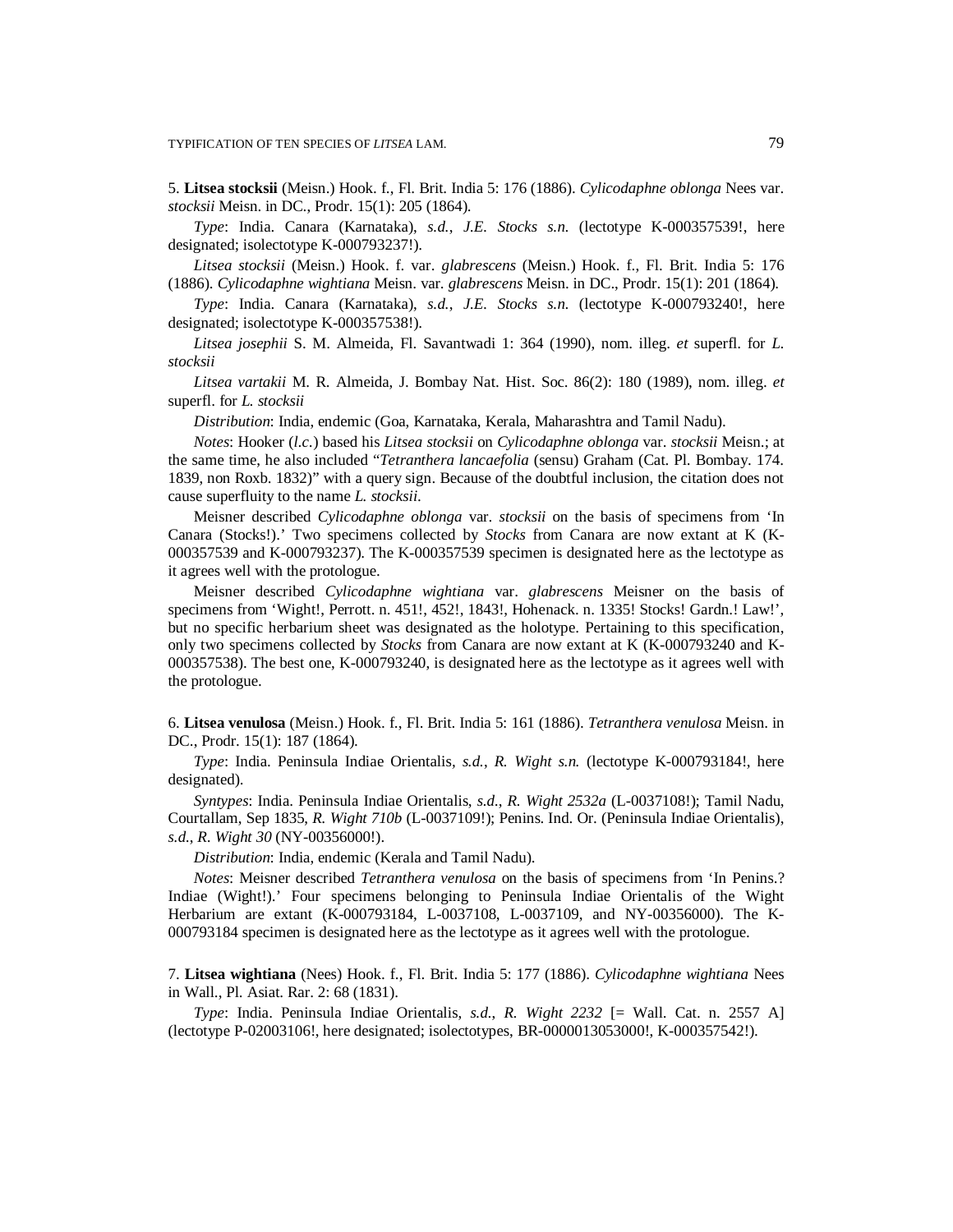*Distribution*: India, endemic (Maharashtra, Goa, Karnataka, Kerala and Tamil Nadu).

*Notes*: In the protologue of *Cylicodaphne wightiana*, Nees cited 'Wall. Cat. n. 2557, A, B. Habitat in sylvis Nilghiry (Deenhutty in schedis). (E. Noton.) Vidi etiam in Hb. Wight.' The "Wall. Cat. n. 2557 A" specimen belongs to the Wight Herbarium, whereas the "Wall. Cat. n. 2557 B" specimen belongs to collections from Nilghiry by E. Noton. Three specimens belonging to the Wight herbarium (Wall. Cat. n. 2557 A) are extant (BR-0000013053000, K-000357542, and P-02003106). Of the choice of specimens, P-02003106! is designated here as the lectotype as it agrees well with the protologue.

## **Types of three endemic species are also specified below as in their protologues no holotypes were cited.**

### 1. **Litsea beddomei** Hook. f., Fl. Brit. India. 5: 177 (1886).

*Type*: India. Tamil Nadu, Tinnevelly (Tirunelveli), Dec 1880, *R.H. Beddome 15* (Lectotype, here designated (or perhaps holotype): K-000357515!).

*Distribution*: India, endemic (Kerala and Tamil Nadu).

*Notes*: For his new species *Litsea beddomei*, Hooker cited the type collection information as follows: "SOUTH DECCAN; Tinnevelly Hills, Beddome." The protologue lacks the collection date and number. Furthermore, neither a holotype nor the name of the herbarium housing the type was mentioned. A single specimen collected by Beddome from Tirunelveli in December 1880 bearing Hooker's annotation '*L. beddomei*' is now extant at K (K-000357515). Because of the uncertainty whether Hooker's description was based on the K single specimen alone or on additional specimens, it is concluded here that the single specimen at K may serve as the holotype or a lectotype.

## 2. **Litsea mishmiensis** Hook. f., Fl. Brit. India 5: 161 (1886).

*Type*: India. Arunachal Pradesh, Dibang Valley, Laim-planj-thaya, Mishmi Hills, *s.d.*, *W. Griffith 4317* (Lectotype, here designated (or perhaps holotype): K-000357531!).

*Distribution*: India, endemic (Arunachal Pradesh).

*Notes*: Within the protologue of *Litsea mishmiensis*, Hooker mentioned the following: 'Upper Assam; Mishmi Hills at Laim-planj-thaya, *Griffith*'. The collection date and number were not cited. A single type specimen is now extant at K (K-000357531). Hooker, however, did not cite a holotype or mention the herbarium housing the type. It is uncertain whether Hooker's description was based on the K single specimen alone or on additional specimens. Therefore, it is concluded here that the single specimen at K may serve as the holotype or a lectotype.

3. **Litsea oreophila** Hook. f., Fl. Brit. India 5: 156 (1886). *Lindera hookeri* Meisn. in DC., Prodr. 15(1): 245 (1864).

*Type*: India. Sikkim, Lachoong (Lachung), 10,000−11,000 ft., 29 Aug 1849, *J.D. Hooker s.n.* [*Tetranthera* n. 4, Herb. Hook. f. *et* Thoms.] (holotype K-000357534!).

*Distribution*: India, endemic (Sikkim).

*Notes*: Within the protologue of *Lindera hookeri*, Meisner mentioned: 'In Sikkim (Hook. fil. et Thoms. hb. Ind. or. *Tetranthera* 4!)' and "(v. s. in hb. Hook.)" (= vidi siccam in Hooker herbarium (K)]. Only one specimen is extant at K (K-000357534), which is therefore the obligatory holotype.